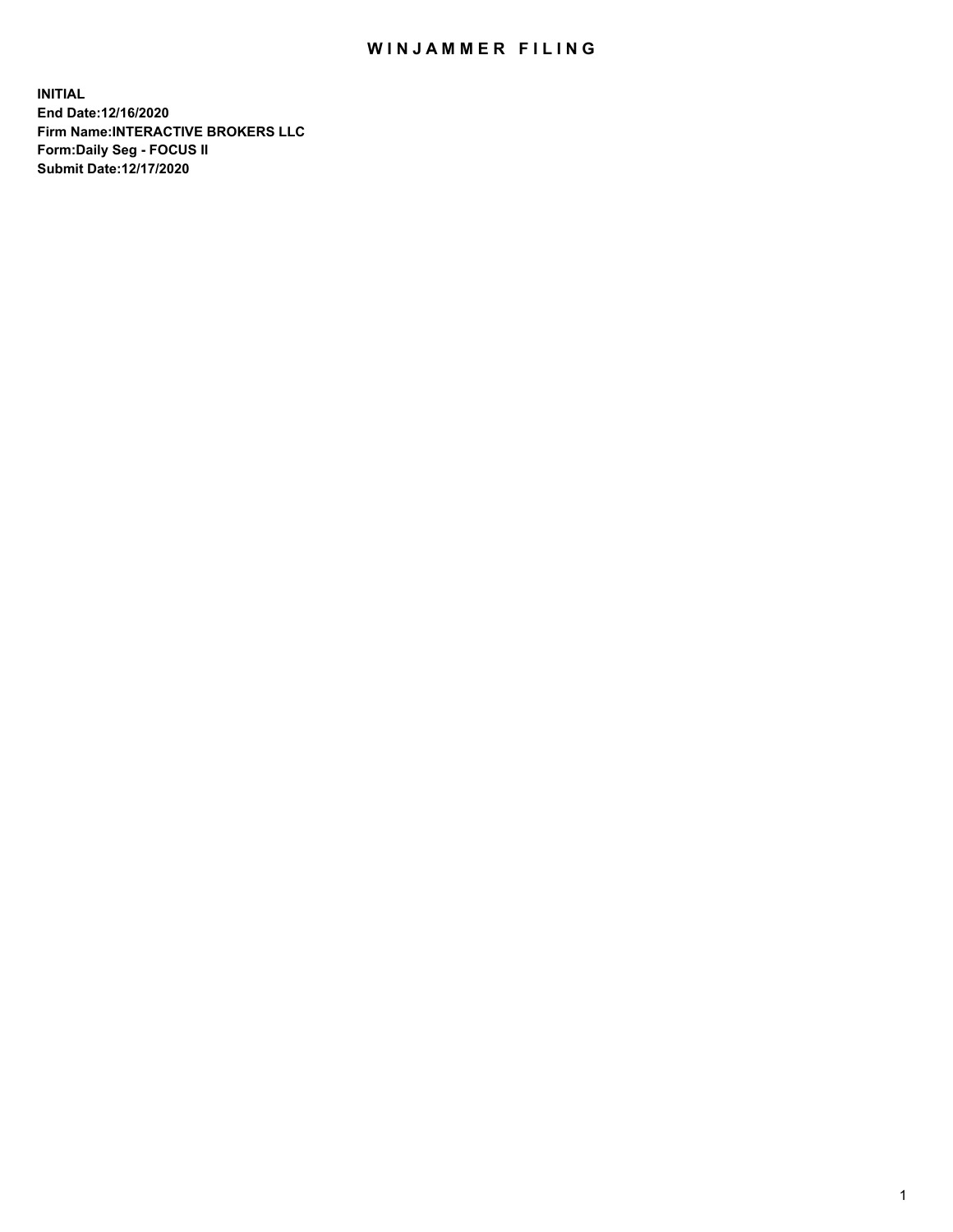**INITIAL End Date:12/16/2020 Firm Name:INTERACTIVE BROKERS LLC Form:Daily Seg - FOCUS II Submit Date:12/17/2020 Daily Segregation - Cover Page**

| Name of Company                                                                                                                                                                                                                                                                                                                | <b>INTERACTIVE BROKERS LLC</b>                                                                  |  |
|--------------------------------------------------------------------------------------------------------------------------------------------------------------------------------------------------------------------------------------------------------------------------------------------------------------------------------|-------------------------------------------------------------------------------------------------|--|
| <b>Contact Name</b>                                                                                                                                                                                                                                                                                                            | James Menicucci                                                                                 |  |
| <b>Contact Phone Number</b>                                                                                                                                                                                                                                                                                                    | 203-618-8085                                                                                    |  |
| <b>Contact Email Address</b>                                                                                                                                                                                                                                                                                                   | jmenicucci@interactivebrokers.c<br>om                                                           |  |
| FCM's Customer Segregated Funds Residual Interest Target (choose one):<br>a. Minimum dollar amount: ; or<br>b. Minimum percentage of customer segregated funds required:% ; or<br>c. Dollar amount range between: and; or<br>d. Percentage range of customer segregated funds required between:% and%.                         | $\overline{\mathbf{0}}$<br>$\overline{\mathbf{0}}$<br>155,000,000 245,000,000<br>0 <sub>0</sub> |  |
| FCM's Customer Secured Amount Funds Residual Interest Target (choose one):<br>a. Minimum dollar amount: ; or<br>b. Minimum percentage of customer secured funds required:% ; or<br>c. Dollar amount range between: and; or<br>d. Percentage range of customer secured funds required between:% and%.                           | <u>0</u><br>$\overline{\mathbf{0}}$<br>80,000,000 120,000,000<br>0 <sub>0</sub>                 |  |
| FCM's Cleared Swaps Customer Collateral Residual Interest Target (choose one):<br>a. Minimum dollar amount: ; or<br>b. Minimum percentage of cleared swaps customer collateral required:% ; or<br>c. Dollar amount range between: and; or<br>d. Percentage range of cleared swaps customer collateral required between:% and%. | $\frac{0}{0}$<br>0 <sub>0</sub><br>0 <sub>0</sub>                                               |  |

Attach supporting documents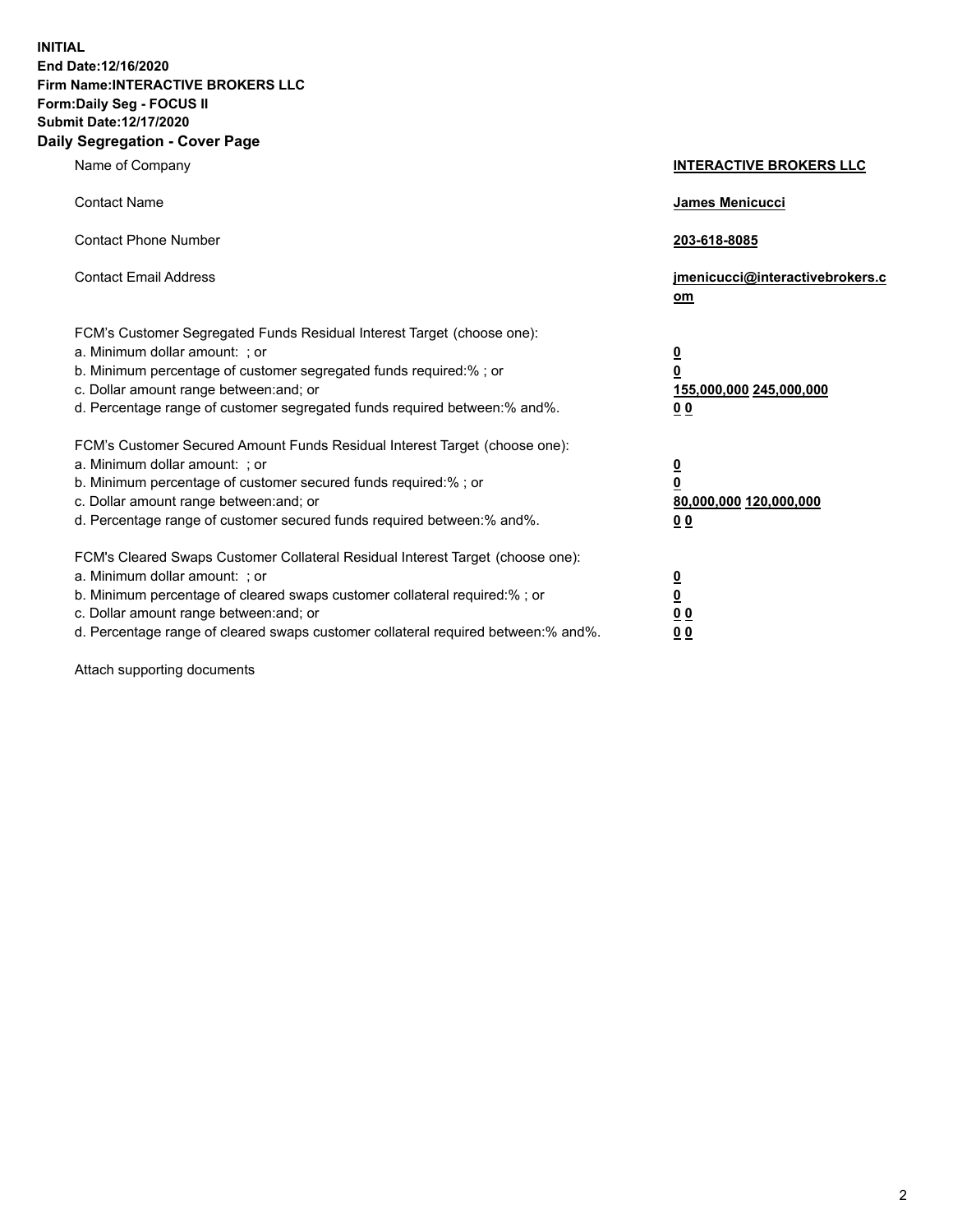**INITIAL End Date:12/16/2020 Firm Name:INTERACTIVE BROKERS LLC Form:Daily Seg - FOCUS II Submit Date:12/17/2020 Daily Segregation - Secured Amounts**

## Foreign Futures and Foreign Options Secured Amounts Amount required to be set aside pursuant to law, rule or regulation of a foreign government or a rule of a self-regulatory organization authorized thereunder **0** [7305] 1. Net ledger balance - Foreign Futures and Foreign Option Trading - All Customers A. Cash **557,678,267** [7315] B. Securities (at market) **0** [7317] 2. Net unrealized profit (loss) in open futures contracts traded on a foreign board of trade **7,042,490** [7325] 3. Exchange traded options a. Market value of open option contracts purchased on a foreign board of trade **127,662** [7335] b. Market value of open contracts granted (sold) on a foreign board of trade **-95,518** [7337] 4. Net equity (deficit) (add lines 1. 2. and 3.) **564,752,901** [7345] 5. Account liquidating to a deficit and account with a debit balances - gross amount **48,156** [7351] Less: amount offset by customer owned securities **0** [7352] **48,156** [7354] 6. Amount required to be set aside as the secured amount - Net Liquidating Equity Method (add lines 4 and 5) **564,801,057** [7355] 7. Greater of amount required to be set aside pursuant to foreign jurisdiction (above) or line 6. **564,801,057** [7360] FUNDS DEPOSITED IN SEPARATE REGULATION 30.7 ACCOUNTS 1. Cash in banks A. Banks located in the United States **63,885,208** [7500] B. Other banks qualified under Regulation 30.7 **0** [7520] **63,885,208** [7530] 2. Securities A. In safekeeping with banks located in the United States **449,945,500** [7540] B. In safekeeping with other banks qualified under Regulation 30.7 **0** [7560] **449,945,500** [7570] 3. Equities with registered futures commission merchants A. Cash **0** [7580] B. Securities **0** [7590] C. Unrealized gain (loss) on open futures contracts **0** [7600] D. Value of long option contracts **0** [7610] E. Value of short option contracts **0** [7615] **0** [7620] 4. Amounts held by clearing organizations of foreign boards of trade A. Cash **0** [7640] B. Securities **0** [7650] C. Amount due to (from) clearing organization - daily variation **0** [7660] D. Value of long option contracts **0** [7670] E. Value of short option contracts **0** [7675] **0** [7680] 5. Amounts held by members of foreign boards of trade A. Cash **166,800,812** [7700] B. Securities **0** [7710] C. Unrealized gain (loss) on open futures contracts **4,167,017** [7720] D. Value of long option contracts **127,662** [7730] E. Value of short option contracts **-95,518** [7735] **170,999,973** [7740] 6. Amounts with other depositories designated by a foreign board of trade **0** [7760] 7. Segregated funds on hand **0** [7765] 8. Total funds in separate section 30.7 accounts **684,830,681** [7770] 9. Excess (deficiency) Set Aside for Secured Amount (subtract line 7 Secured Statement Page 1 from Line 8) **120,029,624** [7380] 10. Management Target Amount for Excess funds in separate section 30.7 accounts **80,000,000** [7780] 11. Excess (deficiency) funds in separate 30.7 accounts over (under) Management Target **40,029,624** [7785]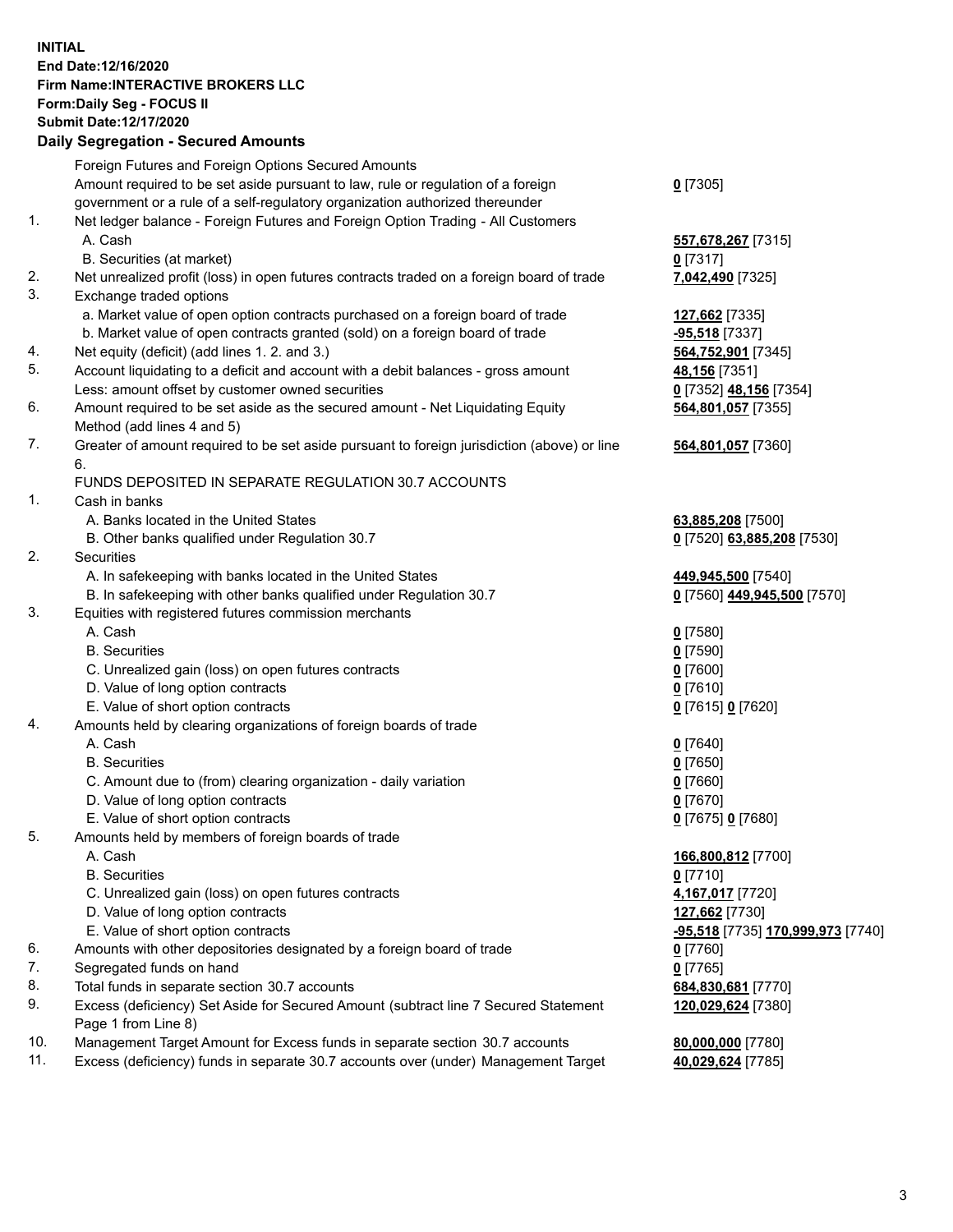**INITIAL End Date:12/16/2020 Firm Name:INTERACTIVE BROKERS LLC Form:Daily Seg - FOCUS II Submit Date:12/17/2020 Daily Segregation - Segregation Statement** SEGREGATION REQUIREMENTS(Section 4d(2) of the CEAct) 1. Net ledger balance A. Cash **5,357,544,221** [7010] B. Securities (at market) **0** [7020] 2. Net unrealized profit (loss) in open futures contracts traded on a contract market **168,802,017** [7030] 3. Exchange traded options A. Add market value of open option contracts purchased on a contract market **304,972,103** [7032] B. Deduct market value of open option contracts granted (sold) on a contract market **-270,775,097** [7033] 4. Net equity (deficit) (add lines 1, 2 and 3) **5,560,543,244** [7040] 5. Accounts liquidating to a deficit and accounts with debit balances - gross amount **4,960,041** [7045] Less: amount offset by customer securities **0** [7047] **4,960,041** [7050] 6. Amount required to be segregated (add lines 4 and 5) **5,565,503,285** [7060] FUNDS IN SEGREGATED ACCOUNTS 7. Deposited in segregated funds bank accounts A. Cash **1,205,456,589** [7070] B. Securities representing investments of customers' funds (at market) **2,621,604,770** [7080] C. Securities held for particular customers or option customers in lieu of cash (at market) **0** [7090] 8. Margins on deposit with derivatives clearing organizations of contract markets A. Cash **4,354,564** [7100] B. Securities representing investments of customers' funds (at market) **1,900,153,499** [7110] C. Securities held for particular customers or option customers in lieu of cash (at market) **0** [7120] 9. Net settlement from (to) derivatives clearing organizations of contract markets **4,006,971** [7130] 10. Exchange traded options A. Value of open long option contracts **307,663,996** [7132] B. Value of open short option contracts **-273,538,728** [7133] 11. Net equities with other FCMs A. Net liquidating equity **0** [7140] B. Securities representing investments of customers' funds (at market) **0** [7160] C. Securities held for particular customers or option customers in lieu of cash (at market) **0** [7170] 12. Segregated funds on hand **0** [7150] 13. Total amount in segregation (add lines 7 through 12) **5,769,701,661** [7180] 14. Excess (deficiency) funds in segregation (subtract line 6 from line 13) **204,198,376** [7190] 15. Management Target Amount for Excess funds in segregation **155,000,000** [7194]

16. Excess (deficiency) funds in segregation over (under) Management Target Amount Excess

**49,198,376** [7198]